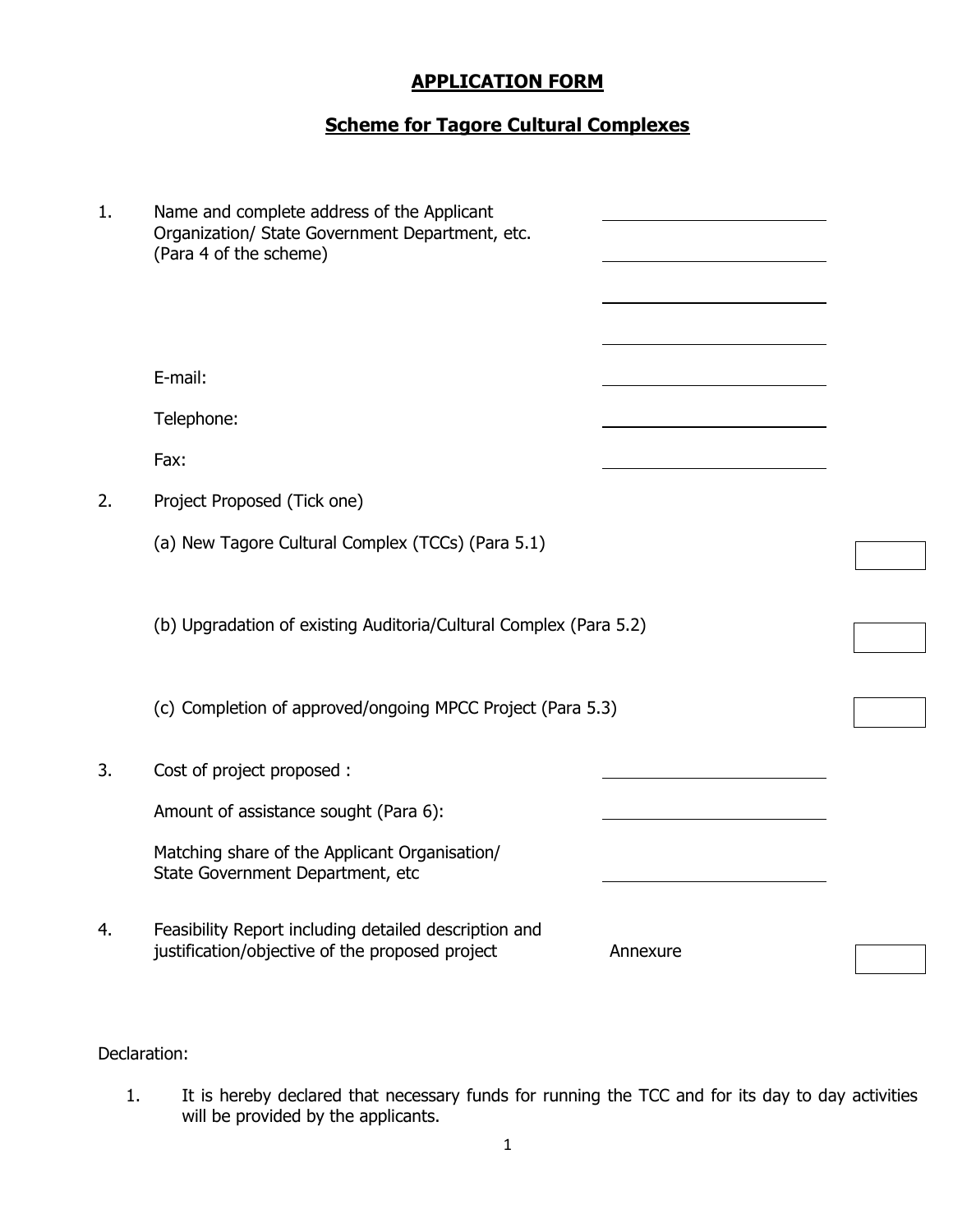- 2. The checklist has been filled up and documents mentioned therein have been attached.
- 3. It is certified that the information contained in this application form and the checklist is true and correct to the best of my knowledge and nothing has been concealed herefrom.

| Date:  | (Name)        |
|--------|---------------|
| Place: | (Designation) |

Signature of Authorized Signatory<br>(Name) For & on behalf of

(Name of the Applicant Organisation/State/UT Govt.)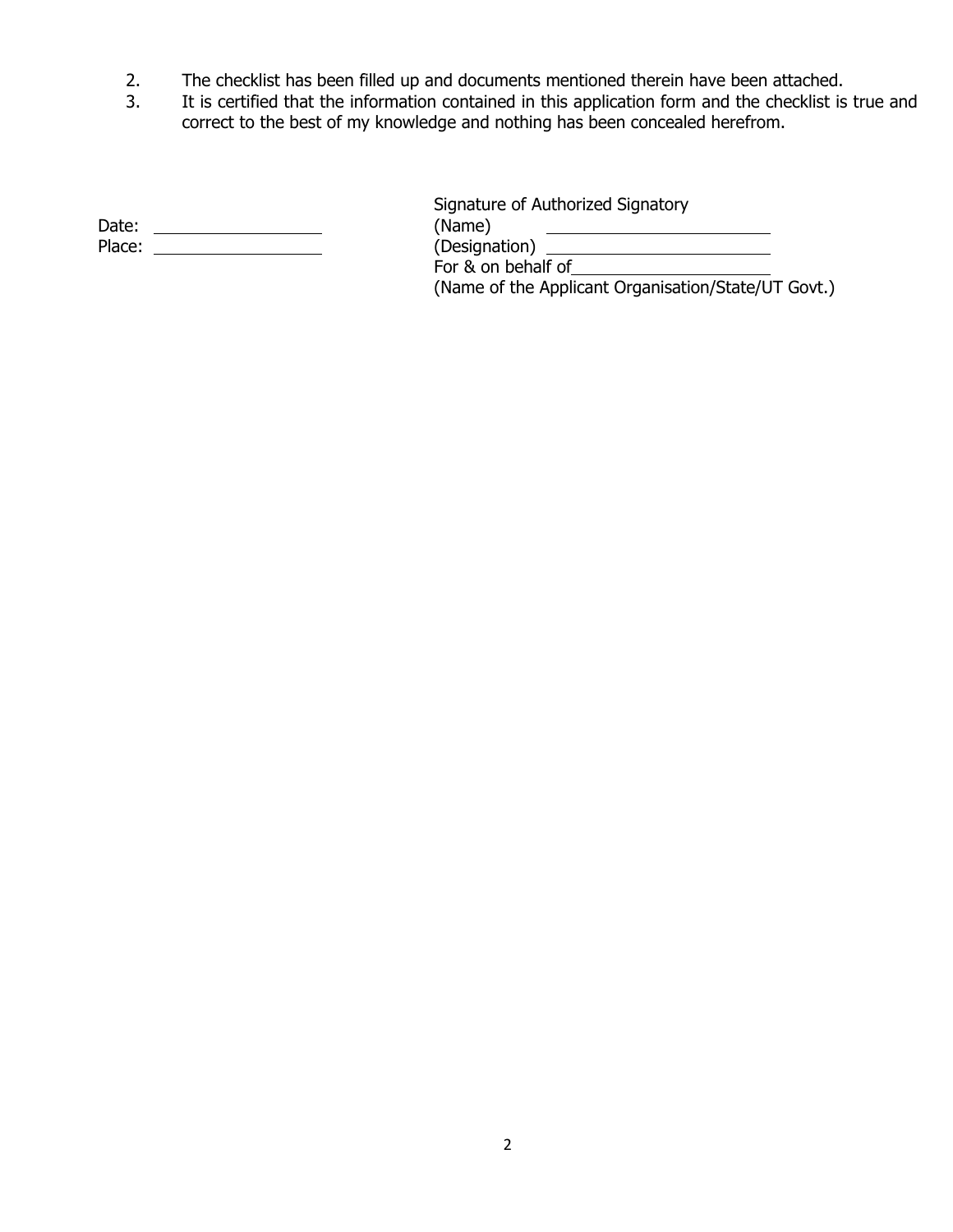# CHECK LIST

# Scheme for Tagore Cultural Complexes

Name of the Applicant:

Amount of assistance sought:

Name of the Project for which grant is sought:

### Are the following documents attached with the application form?

Note:

- i. Documents mentioned at  $'A'$  are to be submitted by all applicants.
- ii. Documents mentioned at ' $B'$  are to be submitted only if applicant is State Govt, Departments, bodies/ agencies etc.
- iii. Documents mentioned at  $C'$  are to be submitted only if the applicant is a not-forprofit organization.

### A. Project Proposal alongwith a Feasibility Report of the proposed project, including the following: (Para 8.1 of the scheme)

| <b>Documents</b>                                                                                                                                                                                          | Yes/No | <b>Annexure No/</b><br>Page No. |
|-----------------------------------------------------------------------------------------------------------------------------------------------------------------------------------------------------------|--------|---------------------------------|
| (a) Building/development plans (existing/proposed):                                                                                                                                                       |        |                                 |
| (b) Summary of the cost estimates<br>(Building, equipments, facilities, etc.):                                                                                                                            |        |                                 |
| (c) Sources of finance/funds for the matching share:                                                                                                                                                      |        |                                 |
| (d) Time schedule for completion of the project:                                                                                                                                                          |        |                                 |
| (e) Post-completion plan to show how the organization<br>will manage the operation & maintenance of the<br>facility created through the project and meet the<br>recurring maintenance/ operational costs: |        |                                 |

#### B. Supporting Documents for applications by Government departments/ bodies/agencies: (Para 8.2.1 of the scheme)

| <b>Documents</b>                                                                                                                                                                                                                                                     | Yes/No | <b>Annexure No/</b><br>Page No. |
|----------------------------------------------------------------------------------------------------------------------------------------------------------------------------------------------------------------------------------------------------------------------|--------|---------------------------------|
| (a) Evidence in support of allocation of land in the case of<br>new projects and the layout plan & details of facilities and<br>infrastructure already available if the proposal is for<br>upgradation of an existing auditorium or multipurpose<br>cultural centre: |        |                                 |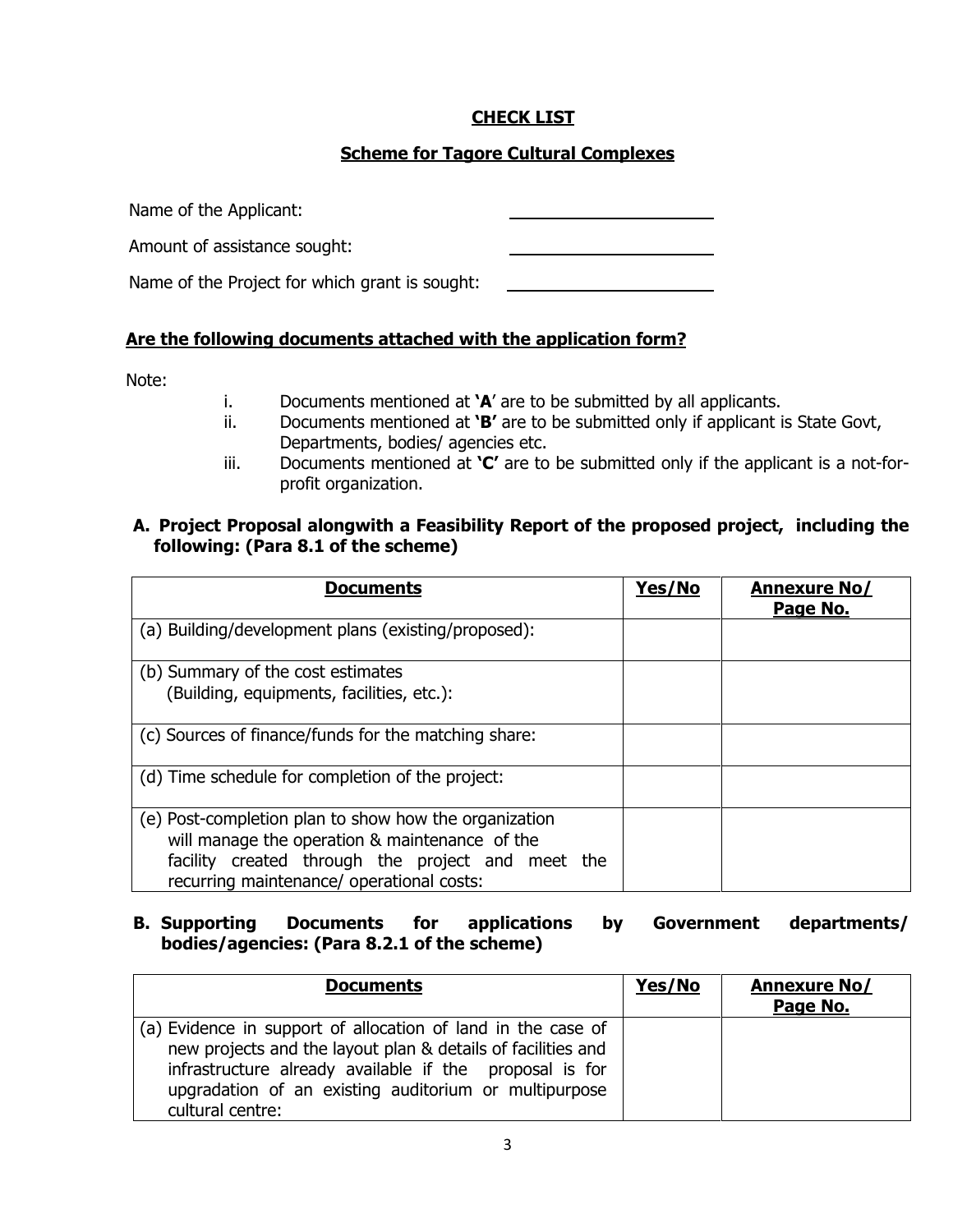|        |  |  | (b) A letter of commitment for providing the matching |  |  |  |
|--------|--|--|-------------------------------------------------------|--|--|--|
| share: |  |  |                                                       |  |  |  |

### C. Supporting Documents for applications by reputed not-for-profit organizations: (Para 8.2.2 of the scheme)

|     | <b>Documents</b>                                                                                                                                                                                                                                                                                                                                                                                                                                                                    | Yes/No | <b>Annexure No/</b><br>Page No. |
|-----|-------------------------------------------------------------------------------------------------------------------------------------------------------------------------------------------------------------------------------------------------------------------------------------------------------------------------------------------------------------------------------------------------------------------------------------------------------------------------------------|--------|---------------------------------|
| (a) | Copy of the Certificate of Registration under the Societies<br>Registration Act, 1860 or other relevant Acts:                                                                                                                                                                                                                                                                                                                                                                       |        |                                 |
|     | (b) Copy of the Memorandum of Association (or Trust Deed)<br>of the organization including Rules & Regulations, if any:                                                                                                                                                                                                                                                                                                                                                             |        |                                 |
|     | (c) List of present members of the Board of Management/<br>Office Bearers/Trustees with name & address of each<br>member:                                                                                                                                                                                                                                                                                                                                                           |        |                                 |
|     | (d) Copies of Annual Accounts for the last 3 financial years<br>(duly certified / audited by a Chartered Accountant/<br>Government Auditor), alongwith IT returns for the last<br>three years:                                                                                                                                                                                                                                                                                      |        |                                 |
| (e) | Organization's Profile containing a description of the<br>organisation, its strengths, achievements and year-wise<br>details of its activities over the last three years:                                                                                                                                                                                                                                                                                                           |        |                                 |
| (f) | PAN Card and Registration under Section XII A, 80G of<br>IT Act, if any:                                                                                                                                                                                                                                                                                                                                                                                                            |        |                                 |
| (g) | Copy of the title deed<br>(registered conveyance deed, gift deed, lease deed,<br>etc.), showing ownership of the land/building in the<br>name of the applicant organization and confirming that<br>the property can be used for Commercial/ Institutional<br>purpose. In case the proposal is for upgradation of an<br>existing auditorium or multipurpose cultural centre,<br>layout plan and details of facilities and infrastructure as<br>already available, has been provided: |        |                                 |
| (h) | Documentary evidence in support of the claim that the<br>organization has secured or made arrangements to<br>secure its matching share e.g. a bank statement,<br>certificate of expenditure already incurred on the<br>project (with an year-wise break-up duly certified by<br>Chartered Accountant), loan sanction letter, or letter<br>of the State Government/Union Territory Administration,<br>Local Body, etc. sanctioning funds for the project:                            |        |                                 |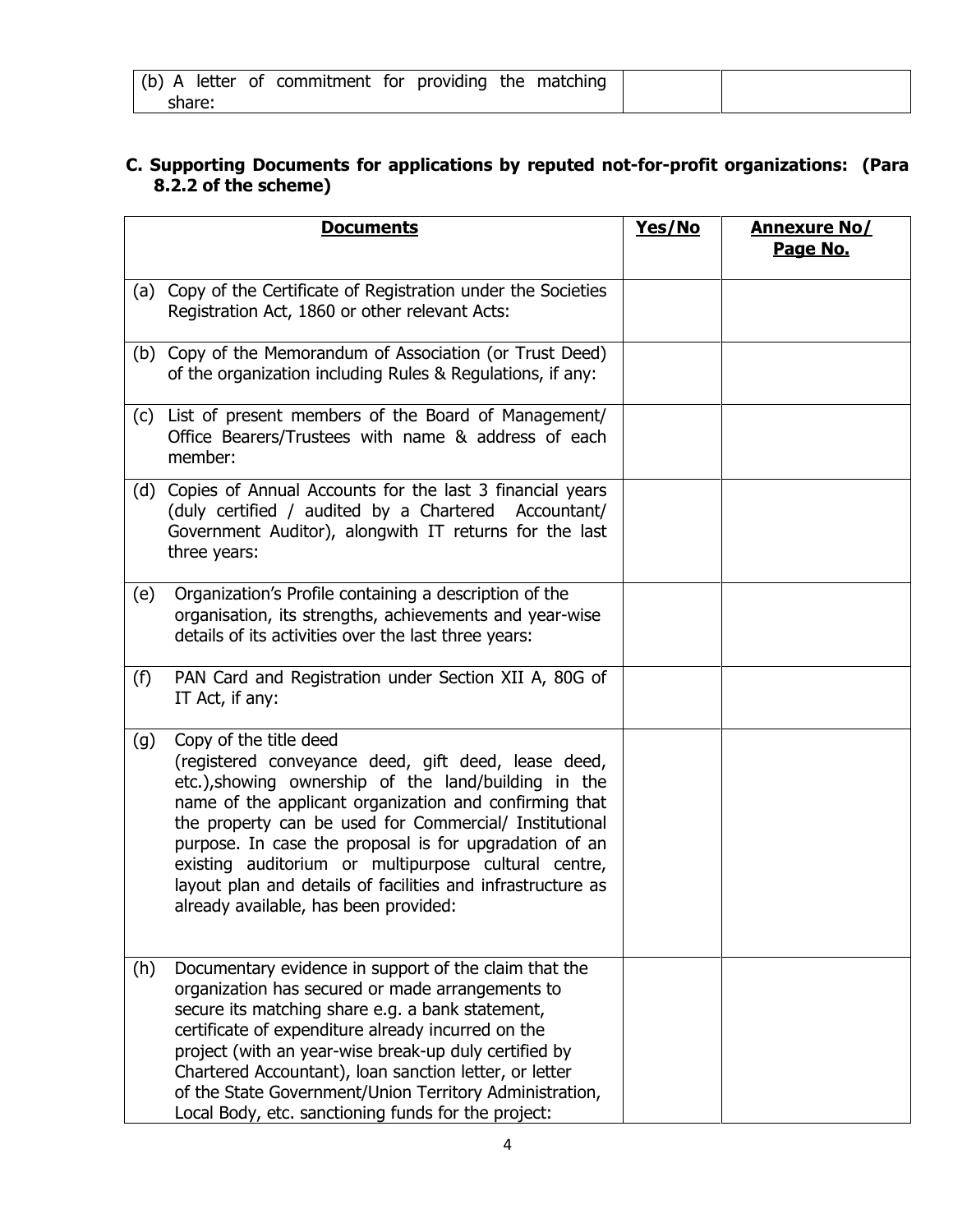| (i) | A Resolution (in the prescribed format) of the Board of<br>Management/ Executive Board/ Governing Body of the<br>organization authorizing a person to sign the application<br>for grant, bond, etc. on behalf of the organization: |  |
|-----|------------------------------------------------------------------------------------------------------------------------------------------------------------------------------------------------------------------------------------|--|
| (i) | A Bond (in the prescribed format on a stamp paper of<br>prescribed denomination) for the amount of assistance<br>sought:                                                                                                           |  |
| (k) | A Bank Authorization Letter (in the prescribed format)<br>showing ECS details of the Bank Account of the<br>organization:                                                                                                          |  |

|       | Signature of Authorized Signatory |
|-------|-----------------------------------|
| Date: | 'Name,                            |

Place: 2008 and 2008 and 2008 and 2008 and 2008 and 2008 (Designation)

For & on behalf of the state of the state of the state of the state of the state of the state of the state of the state of the state of the state of the state of the state of the state of the state of the state of the stat (Name of the Applicant Organisation/State/UT Govt.)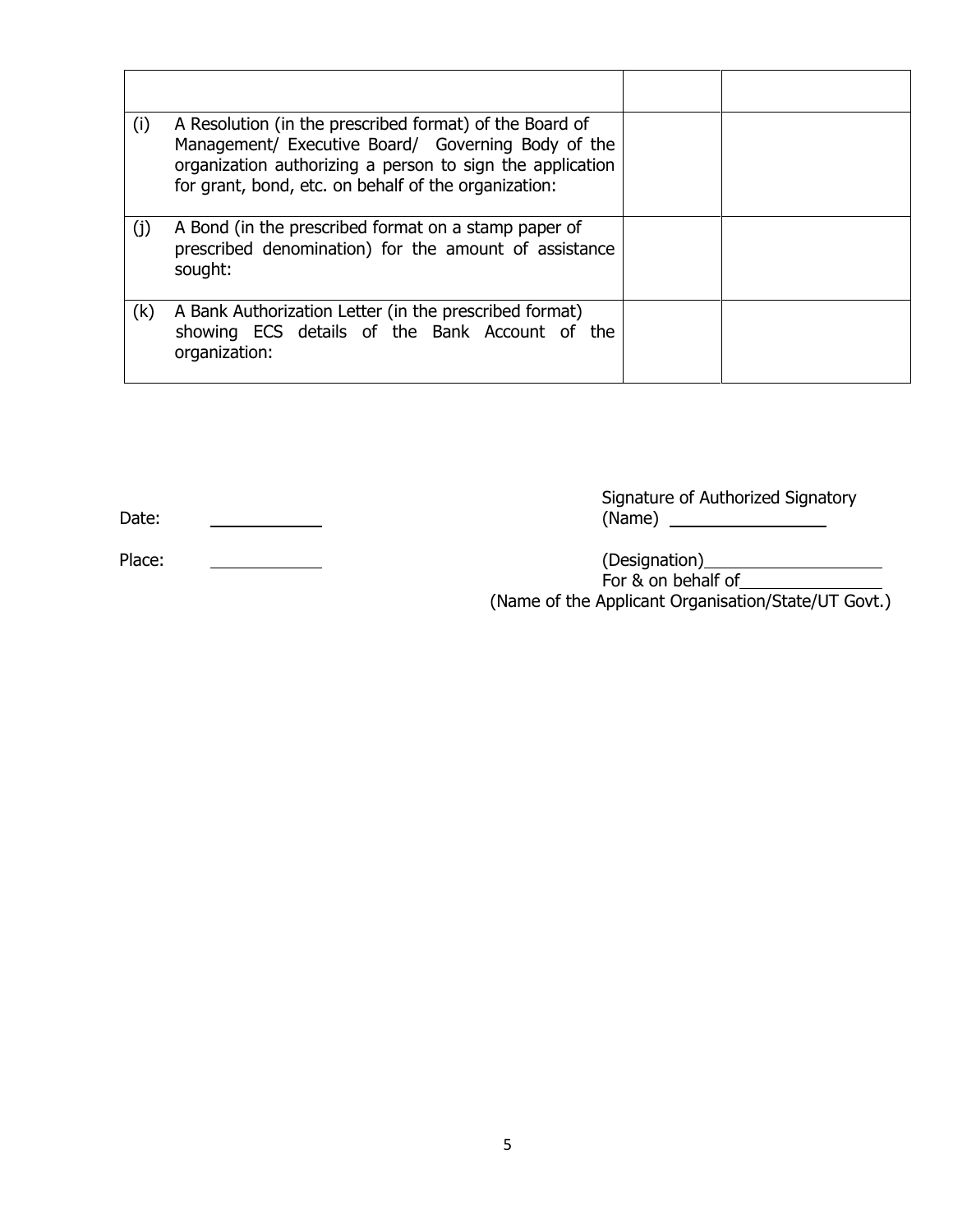#### **RESOLUTION**

| A            | meeting | Οt                                                                                 | the |                                                                                                                | Executive | Committee                                                                                                     |
|--------------|---------|------------------------------------------------------------------------------------|-----|----------------------------------------------------------------------------------------------------------------|-----------|---------------------------------------------------------------------------------------------------------------|
| of           |         |                                                                                    |     |                                                                                                                |           |                                                                                                               |
|              |         |                                                                                    |     | held on the state of the state of the state of the state of the state of the state of the state of the state o |           | and resolved that the                                                                                         |
|              |         | terms and conditions laid down in the Scheme for Tagore Cultural Complexes and the |     |                                                                                                                |           |                                                                                                               |
|              |         |                                                                                    |     |                                                                                                                |           | sanction letter that Ministry of Culture may issue in pursuance of our application are and will be acceptable |
| to           | our     | Institution<br>and                                                                 | the |                                                                                                                | Committee | authorize<br>hereby                                                                                           |
| Shri/Smt.    |         |                                                                                    |     |                                                                                                                |           | President/Secretary to sign the application, indemnity bond, Bank                                             |
|              |         | Authorization letter etc. on behalf of the                                         |     |                                                                                                                |           |                                                                                                               |
| Institution. |         |                                                                                    |     |                                                                                                                |           |                                                                                                               |

The following members were present in the meeting:

SL.No. Name of Member Signature (in blue ink)

- 1. 2. 3. 4.
- 5.
- 

6.

Signature of the President/Chairman (With Name & Address and Official Seal)

Place: Date:

N.B. The applicant organization should ensure that the name & signatures of the Chairman/President and members of the organization are entered.

\_\_\_\_\_\_\_\_\_\_\_\_\_\_\_\_\_\_\_\_\_\_\_\_\_\_\_\_\_\_\_\_\_\_\_\_\_\_\_\_\_\_\_\_\_\_\_\_\_\_\_\_\_\_\_\_\_\_\_\_\_\_\_\_\_\_\_\_\_\_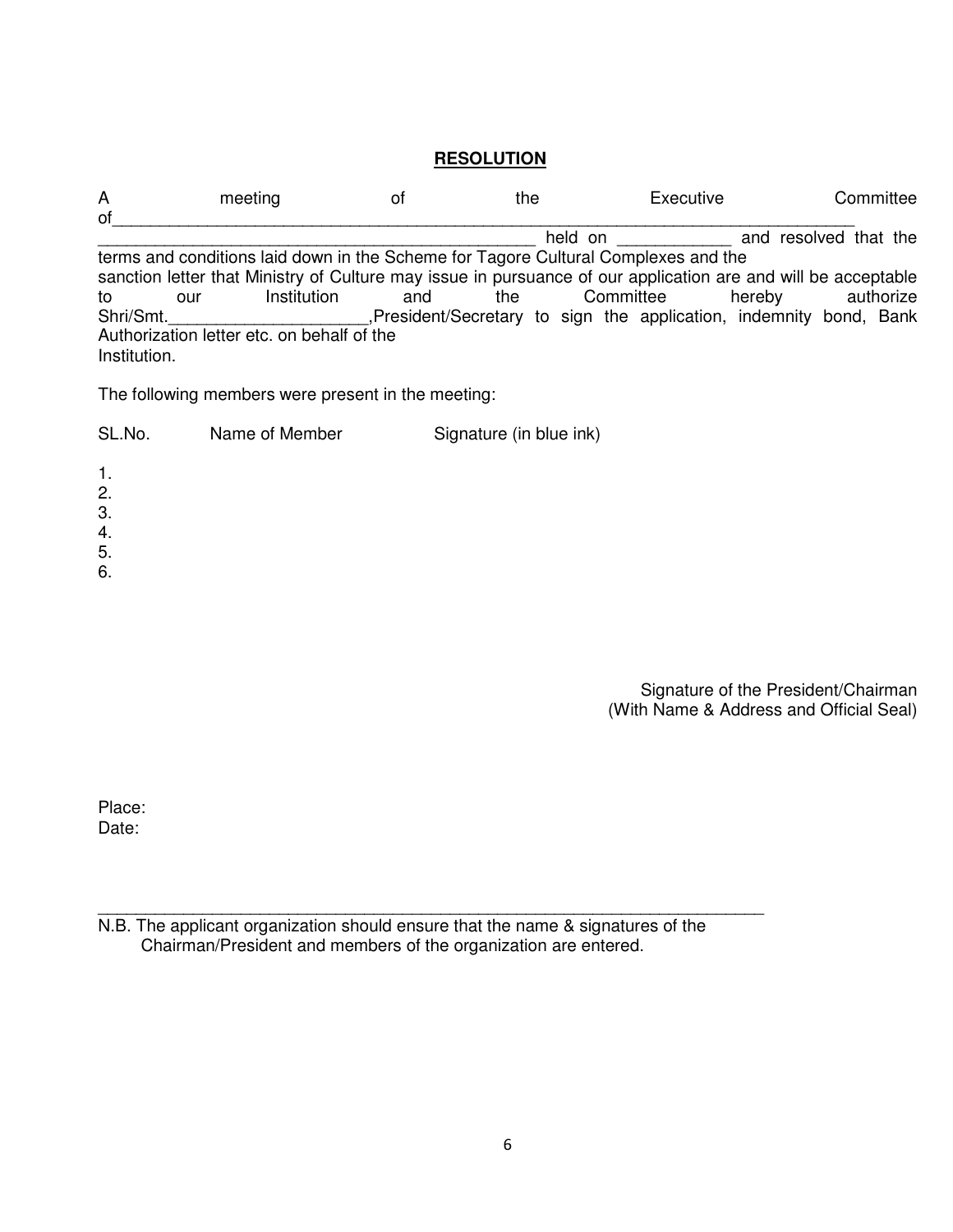# **B O N D**

KNOW ALL MEN BY THESE PRESENTS THAT we the  $\blacksquare$  (name of the organization as in Registration Certificates) an association registered under the Societies Registration Act, 1860 having been registered by the office of electron and the and full address of Registering Authority), vide Registration Number\_\_\_\_\_\_\_\_\_\_\_\_\_\_\_\_\_\_\_dated \_\_\_\_\_\_\_\_\_\_\_\_\_\_\_\_\_\_office at \_\_\_\_\_\_\_\_\_\_\_\_\_\_\_\_\_\_ in the State of \_\_\_\_\_\_\_\_\_\_\_\_\_\_\_\_(hereinaftercalled the obligor/obligors) are held and firmly bound to the President of India (hereinafter called the Government) in thesum of Rs. \_\_\_\_\_\_\_\_\_\_\_\_\_ (in words Rs.  $\blacksquare$  only) with interest therein  $\oslash$  10% per annum well and truly to be paid to the President on demand and without demur, for which payment we bind ourselves and our successors and assigns by these presents.

2. SIGNED this \_\_\_\_\_\_\_ day of \_\_\_\_\_\_\_\_ in the year Two thousand and \_\_\_\_\_\_\_.

3. WHEREAS the obligors has sent a request proposal to Government, through the Union Ministry of Culture for Grants of Rs. The Scheme for Tagore Cultural Complexes, the obligors has agreed to execute this bond in advance, in favour of Union Ministry of Culture for entire amount of Rs. The as requested in the proposal sent to the Government. The obligor is willing to accept the proposed amount or any other amount approved/sanctioned by the Government. The obligor is willingly executing this bond of proposed amount with the stipulation that obligor will be bound upto this amount or by the actual amount approved/sanctioned by the Government, whichever is less. The obligor is also willing to accept all terms and conditions mentioned in the "Letter of Sanction" to be issued by the Government.

4. Now the condition of the above written obligation is such that if the obligors duly fulfill and comply with all the conditions mentioned in the letter of sanction, then above written bond or obligation shall not be enforceable. But otherwise it shall remain in full force and virtue. If a part of the grant is left unspent after the expiry of the period within which it is required to be spent, the obligors agree to refund the unspent balance alongwith interest at the rate of 10% (ten percent) per annum unless it is agreed by the sanctioning authority to be carried over to the next financial year. The amount of grant shall be refunded along with interest earn thereon.

5. The Society/Trust agrees and undertakes to surrender/pay to Government the monetary value of all such pecuniary or other benefits which it may receive or derive/have received or derived through/upon unauthorized use (such as letting out premises for adequate or less than adequate consideration or use of the premises for any purpose other than that for which the grant was intended) of the property/building or other assets created/acquired/constructed largely from out of Government grant. The decision of the Secretary to the Government of India in the Ministry of Culture the administrative Head of the Department concerned shall be final and binding on the Society/Trust, in respect of all matters relating to the monetary value mentioned above to be surrendered/paid to the Government.

6. The member of the executive committee of the grantee will

- (a) abide by the conditions of the grants in aid by the target dates, specified in the letter of sanction and,
- (b) not divert the grants or entrust execution of the scheme or work concerned to other institution (s) or organization (s); and
- (c) abide by any other conditions specified in the agreement governing the grant-in-aid.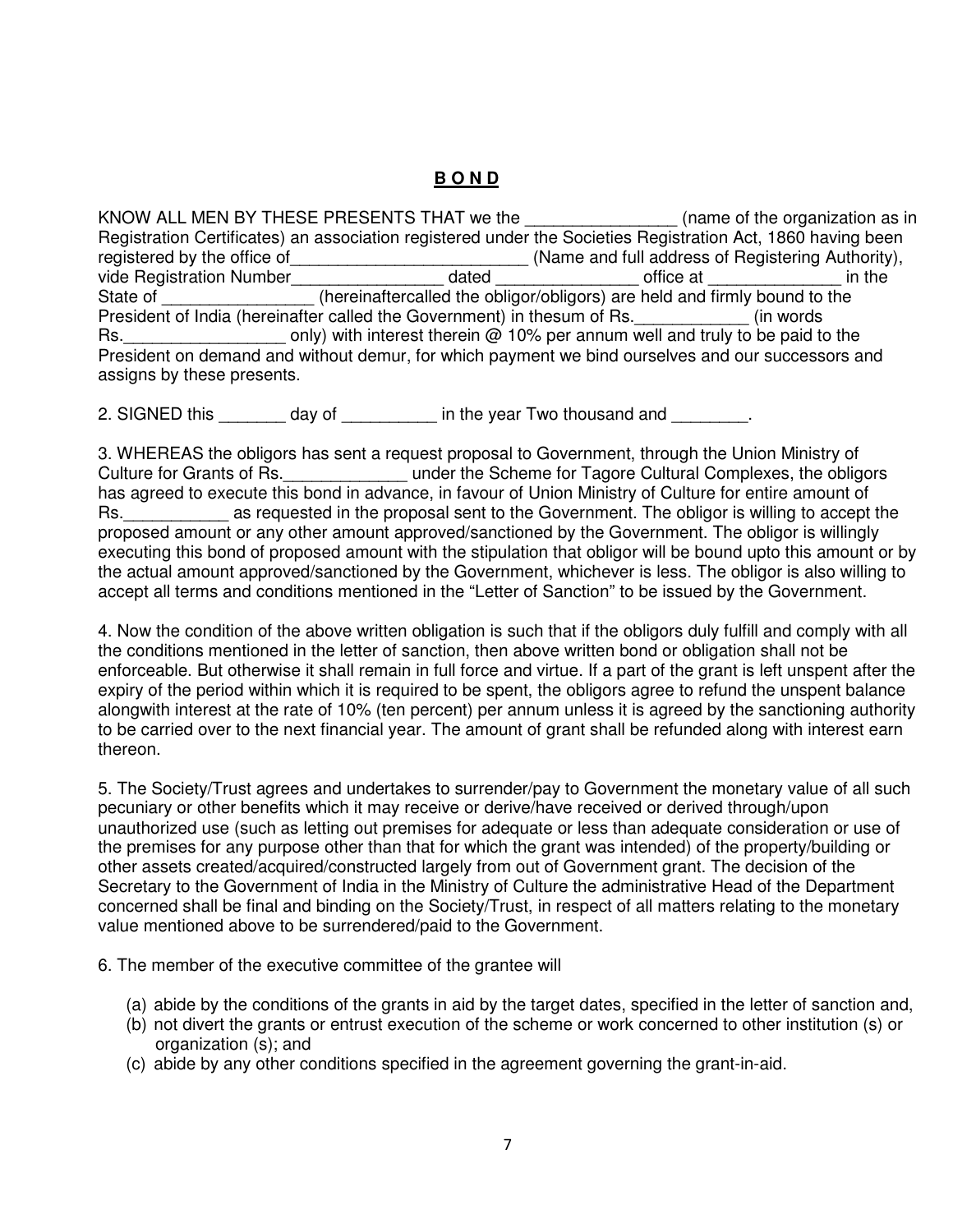In the events of grantee failing to comply with the conditions or committing breach of the conditions of the bonds, the signatories to the bonds shall be jointly and severally liable to refund to the President of India, the whole or a part amount of the grant with interest  $@10\%$  per annum thereon.

#### 7. AND THESE PRESENTS ALSO WITNESS THAT

(i) The decision of the Secretary to the Government of India in the Ministry of Culture, Government of India on the question whether there has been breach or violation of any of the terms and conditions mentioned in the sanction letter shall be final and binding on the obligors; and

(ii) The Government shall bear the stamp duty payable on these bonds. The cost can be adjusted from the grants.

In witness whereof these presents have been executed as under on behalf of the obligors and day herein above written in pursuance of the Resolution No.\_\_\_\_\_ dated \_\_\_\_\_ passed by the Governing Body/Executive Committee of the obligors, a copy whereof is annexed hereto .

 $($  ) Signed for and on behalf of the applicant Name of the Obligor (Association, as registered) 1. Registration Number of Association Full Mailing Address ------<br>Tele Number/Mobile No. 2. Date of Registration \_\_\_\_\_\_\_\_\_\_\_\_\_\_\_\_\_\_\_\_\_\_\_\_\_\_\_\_\_\_\_\_\_\_<br>3. Registration Authority (RA): Tele.Number/Mobile No.\_\_\_\_\_\_\_\_\_\_\_\_\_\_\_\_\_\_\_ E-mail address (if available) **E-mail address of RA**  $\overline{a}$  4. Mailing Address of RA Fax No.\_\_\_\_\_\_\_\_\_\_\_\_\_\_\_\_\_\_\_ 5. Telephone No./E-mail etc of RA

- 
- 
- 
- 
- 

| (In the presence of) Witness with name, address and signature |  |
|---------------------------------------------------------------|--|
| i)                                                            |  |
| ii)                                                           |  |

| (Sign)                                              |
|-----------------------------------------------------|
| Accepted for an on behalf of the President of India |
| Designation                                         |
| Date                                                |
| Name & Address                                      |
|                                                     |

---

-----------------------------------------------------------------------------------------------------------------------------------------------

The grantee must note/check the following points before sending this document

- i) The Bond should be on Rs. 20/- Non-Judicial paper and should be submitted in original.
- ii) The authorized signatory should put his signature on every page of the bond.
- iii) The name & signature of two witnesses with full address must be entered in the bond.